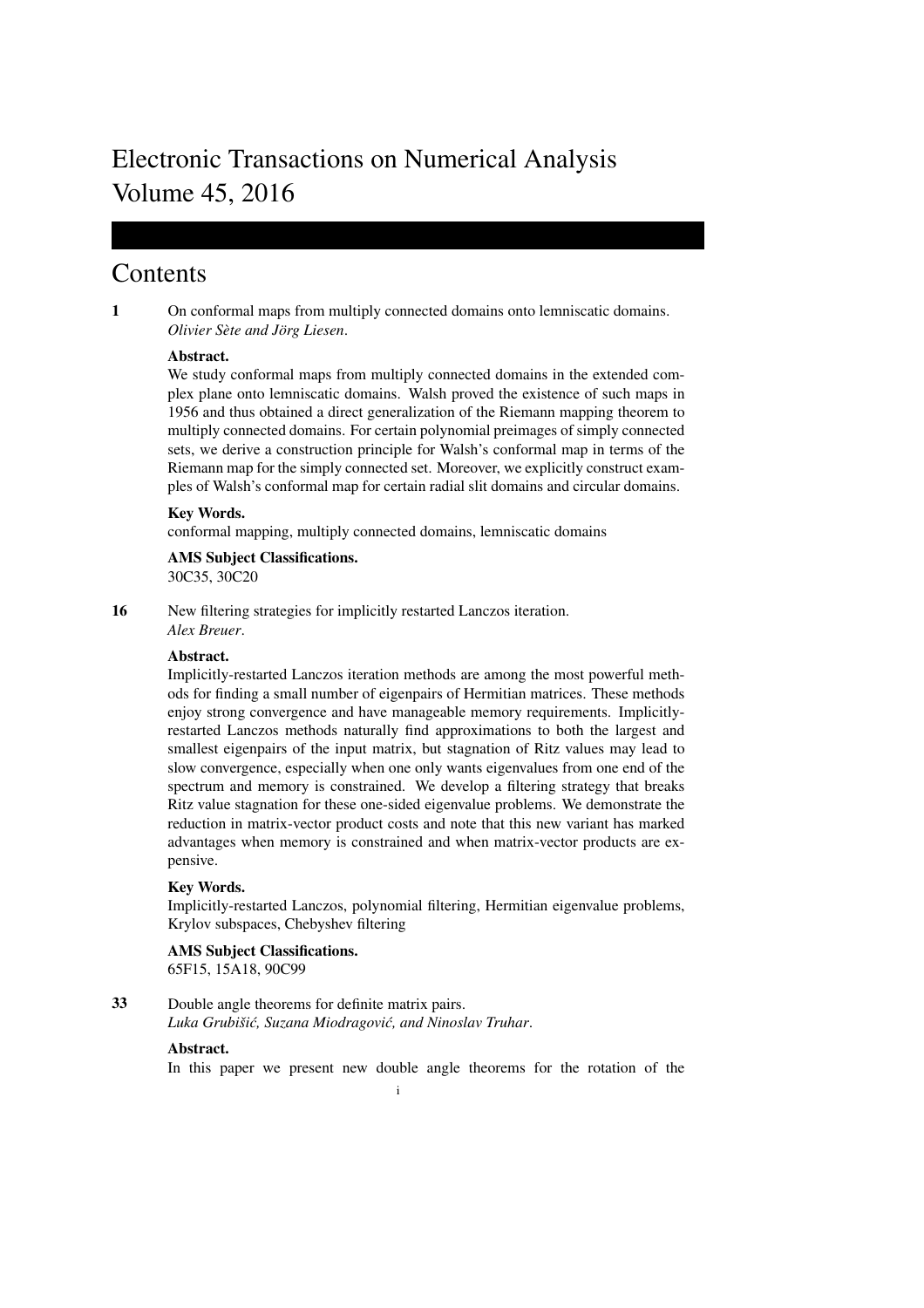eigenspaces of Hermitian matrix pairs  $(H, M)$ , where H is a non-singular matrix which can be factorized as  $H = GJG^*$ ,  $J = \text{diag}(\pm 1)$ , and M is non-singular. The rotation of the eigenspaces is measured in the matrix-dependent scalar product, and the bounds belong to relative perturbation theory. The quality of the new bounds are illustrated in the numerical examples.

#### Key Words.

matrix pairs, perturbation of eigenvectors, sin 2Θ theorems

## AMS Subject Classifications.

15A15, 15A09, 15A23

58 On *q*-interpolation formulae and their applications. *M. R. Eslahchi and Mohammad Masjed-Jamei*.

#### Abstract.

It is shown that the *q*-Taylor series corresponding to Jackson's *q*-difference operator can be generated by the Newton interpolation formulae and the related remainders can be therefore written as the residue of a Newton interpolation formula. The advantage of this approach is that some constraints such as *q*-integrability in a domain and existence of the  $q$ -derivatives of  $f$  at zero up to order  $n$  are no longer necessary. Two *q*-quadrature formulae of weighted interpolatory type are derived in this direction and some numerical examples for approximating definite quadratures and solving ordinary differential equations are then given

#### Key Words.

*q*-Taylor series, Jackson's *q*-difference operator, Newton interpolation formulae, *q*quadrature rules of weighted interpolatory type

## AMS Subject Classifications.

65D05, 65D30, 41A05, 41A55

75 A comparison of adaptive coarse spaces for iterative substructuring in two dimensions.

*Axel Klawonn, Patrick Radtke, and Oliver Rheinbach*.

#### Abstract.

The convergence rate of iterative substructuring methods generally deteriorates when large discontinuities occur in the coefficients of the partial differential equations to be solved. In dual-primal Finite Element Tearing and Interconnecting (FETI-DP) and Balancing Domain Decomposition by Constraints (BDDC) methods, sophisticated scalings, e.g., deluxe scaling, can improve the convergence rate when large coefficient jumps occur along or across the interface. For more general cases, additional information has to be added to the coarse space. One possibility is to enhance the coarse space by local eigenvectors associated with subsets of the interface, e.g., edges. At the center of the condition number estimates for FETI-DP and BDDC methods is an estimate related to the  $P_D$ -operator which is defined by the product of the transpose of the scaled jump operator  $B_D^T$  and the jump operator  $B$  of the FETI-DP algorithm. Some enhanced algorithms immediately bring the  $P_D$ -operator into focus using related local eigenvalue problems, and some replace a local extension theorem and local Poincaré inequalities by appropriate local eigenvalue problems. Three different strategies, suggested by different authors, are discussed for adapting the coarse space together with suitable scalings. Proofs and numerical results comparing the methods are provided.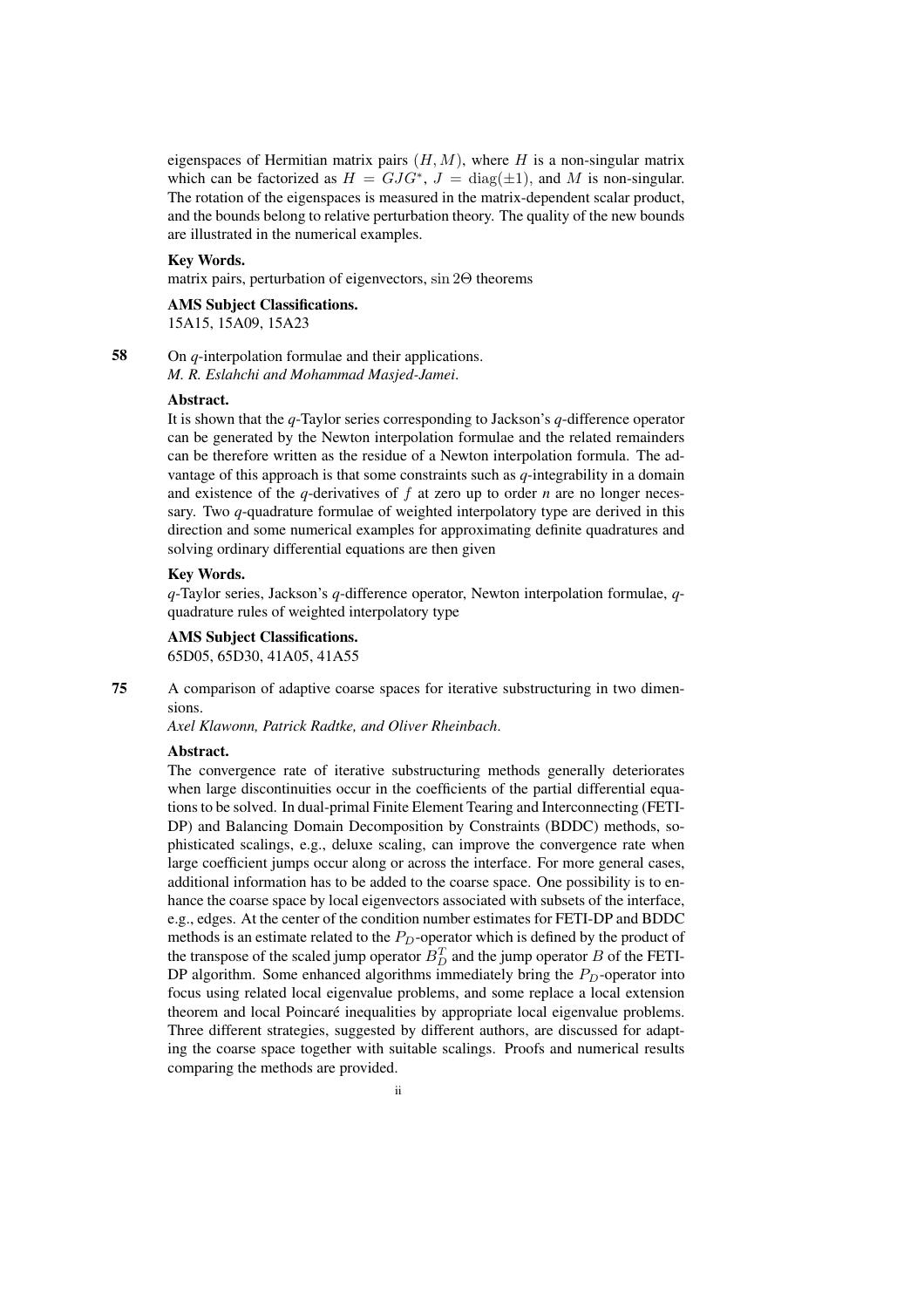#### Key Words.

FETI-DP, BDDC, eigenvalue problem, coarse space, domain decomposition, multiscale

#### AMS Subject Classifications.

65F10, 65N30, 65N55

107 Low-rank solvers for fractional differential equations. *Tobias Breiten, Valeria Simoncini, and Martin Stoll*.

## Abstract.

Many problems in science and technology can be cast using differential equations with both fractional time and spatial derivatives. To accurately simulate natural phenomena using this technology, fine spatial and temporal discretizations are required, leading to large-scale linear systems or matrix equations, especially whenever more than one space dimension is considered. The discretization of fractional differential equations typically involves dense matrices with a Toeplitz structure in the constant coefficient case. We combine the fast evaluation of Toeplitz matrices and their circulant preconditioners with state-of-the-art linear matrix equation methods to efficiently solve these problems, both in terms of CPU time and memory requirements. Additionally, we illustrate how these techniques can be adapted when variable coefficients are present. Numerical experiments on typical differential problems with fractional derivatives in both space and time showing the effectiveness of the approaches are reported.

#### Key Words.

fractional calculus, fast solvers, Sylvester equations, preconditioning, low-rank methods, tensor equations

## AMS Subject Classifications.

65F08, 65F10, 65F50, 92E20, 93C20

133 Any finite convergence curve is possible in the initial iterations of restarted FOM. *Marcel Schweitzer*.

#### Abstract.

We investigate the possible convergence behavior of the restarted full orthogonalization method (FOM) for non-Hermitian linear systems  $A\mathbf{x} = \mathbf{b}$ . For the GMRES method, it is known that any nonincreasing sequence of residual norms is possible, independent of the eigenvalues of  $A \in \mathbb{C}^{n \times n}$ . For FOM, however, there has not yet been any literature describing similar results. This paper complements the results for (restarted) GMRES by showing that any finite sequence of residual norms is possible in the first  $n$  iterations of restarted FOM, where by finite we mean that we only consider the case that all FOM iterates are defined, and thus no "infinite" residual norms occur. We discuss the relation of our results to known results on restarted GMRES and give a new result concerning the possible convergence behavior of restarted GMRES for iteration counts exceeding the matrix dimension  $n$ . In addition, we give a conjecture on an implication of our result with respect to the convergence of the restarted Arnoldi approximation for  $g(A)$ **b**, the action of a matrix function on a vector.

#### Key Words.

linear systems, restarted Krylov subspace methods, full orthogonalization method, restarted Arnoldi method for matrix functions, GMRES method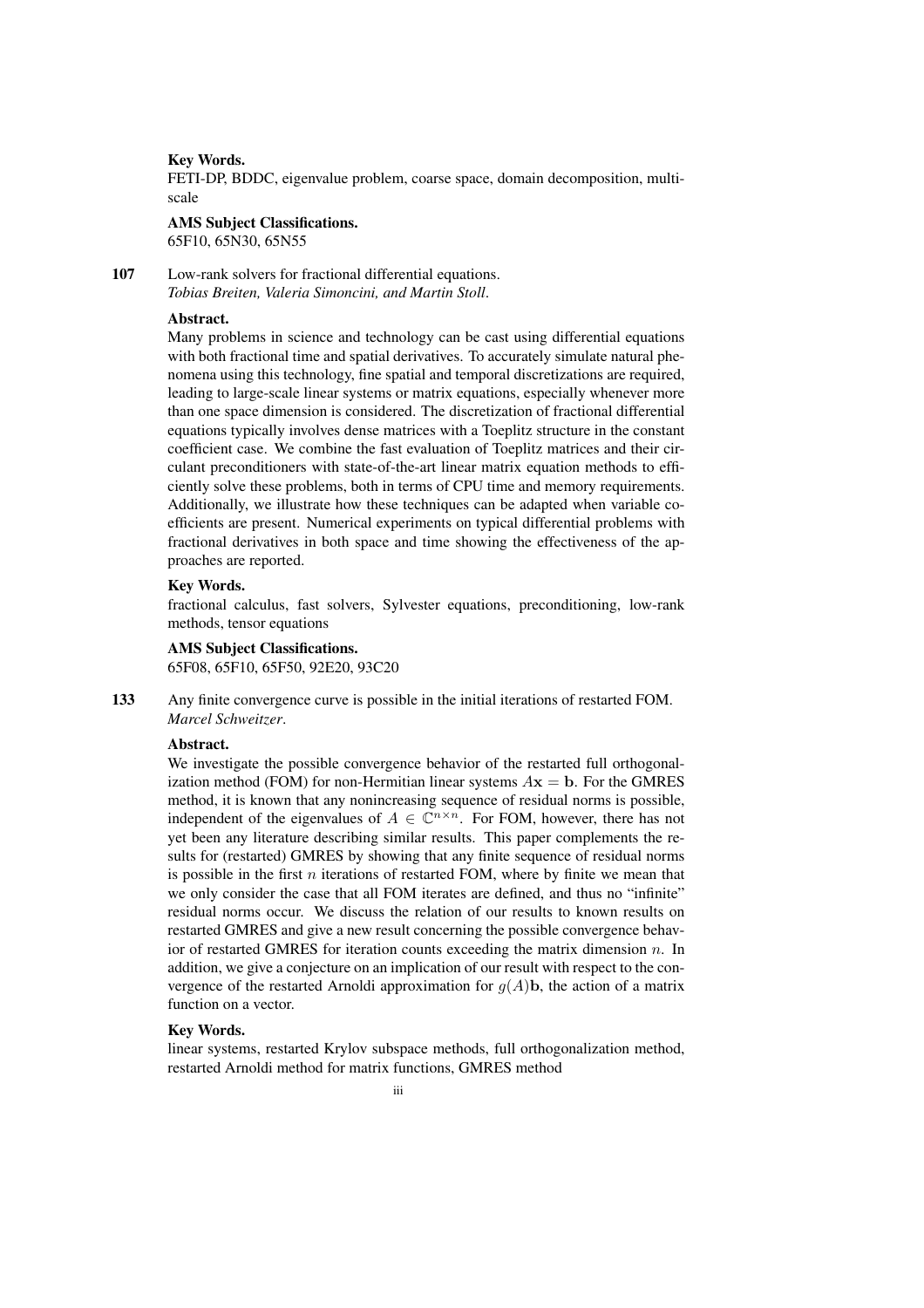#### AMS Subject Classifications.

65F10, 65F50, 65F60

146 On AMG methods with F-smoothing based on Chebyshev polynomials and their relation to AMGr.

*Florian Gossler and Reinhard Nabben*.

### Abstract.

MacLachlan, Manteuffel, and McCormick [Numer. Linear Algebra Appl., 13 (2006), pp. 599–620] introduced a new algebraic multigrid method, the so-called reduction-based algebraic multigrid method (AMGr). Different from typical multigrid methods, the smoother of the AMGr method is acting only on the fine-grid points. To analyze the AMGr method, different constants and parameters are used. Here, we further analyze the AMGr method. We show that the parameter used by MacLachlan et al. has another important property. We show that it is closely related to the root of a Chebyshev polynomial. This fact also explains the good performance of AMGr. By examining this relation with Chebyshev polynomials, we extend the concept of the AMGr method. We consider algebraic multigrid methods with finegrid smoothers and AMG methods that are based on polynomial smoothing. We also establish bounds for the error propagation operator. The bound is minimal if Chebyshev polynomials are chosen. If more than one smoothing step is used, the error bound is smaller than the bound given for the AMGr method. For only one smoothing step, the polynomial-based AMG with Chebyshev polynomials coincides with the AMGr method. In this case, our convergence analysis gives some new explanation of the high performance of the AMGr method as well as the parameters used in the AMGr method.

#### Key Words.

AMG, AMGr, Chebyshev polynomials

## AMS Subject Classifications.

65F10, 65F20

160 Least squares spectral method for velocity-flux form of the coupled Stokes-Darcy equations.

*Peyman Hessari and Bongsoo Jang*.

#### Abstract.

This paper develops least squares Legendre and Chebyshev spectral methods for the first order system of Stokes-Darcy equations. The least squares functional is based on the velocity-flux-pressure formulation with the enforcement of the Beavers-Joseph-Saffman interface conditions. Continuous and discrete homogeneous functionals are shown to be equivalent to the combination of weighted  $H^1$  and  $H(\text{div})$ norm for the Stokes and Darcy equations. The spectral convergence for the Legendre and Chebyshev methods are derived and numerical experiments are also presented to illustrate the analysis.

#### Key Words.

Coupled Stokes-Darcy equation, first order system, least squares method, Legendre and Chebyshev pseudo-spectral method, Beavers-Joseph-Saffman law.

## AMS Subject Classifications.

65N35, 65N12.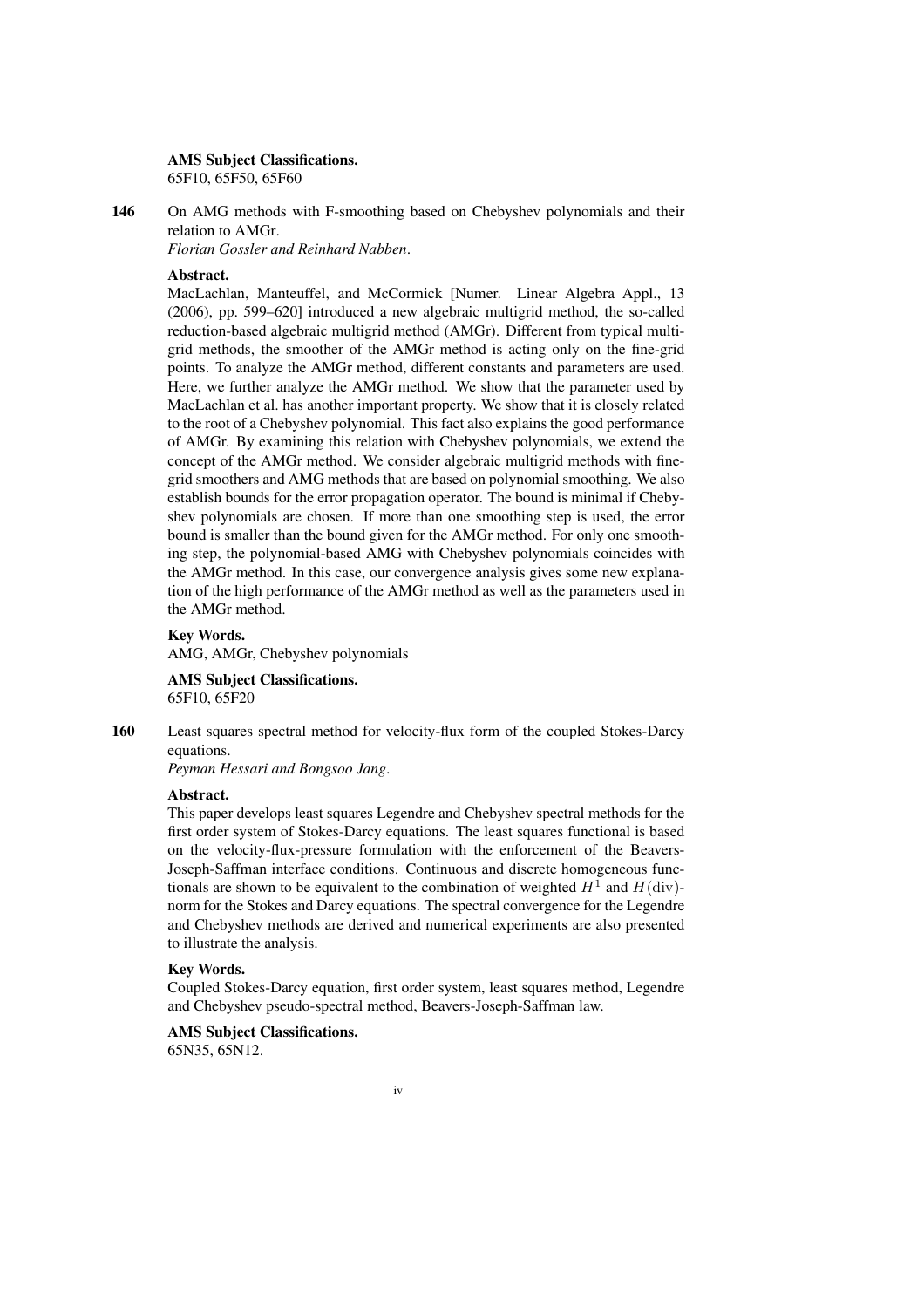183 Operational Müntz-Galerkin approximation for Abel-Hammerstein integral equations of the second kind.

*P. Mokhtary*.

#### Abstract.

Since solutions of Abel integral equations exhibit singularities, existing spectral methods for these equations suffer from instability and low accuracy. Moreover, for nonlinear problems, solving the resulting complex nonlinear algebraic systems numerically requires high computational costs. To overcome these drawbacks, in this paper we propose an operational Galerkin strategy for solving Abel-Hammerstein integral equations of the second kind which applies Müntz-Legendre polynomials as natural basis functions to discretize the problem and to obtain a sparse nonlinear system with upper-triangular structure that can be solved directly. It is shown that our approach yields a well-posed and easy-to-implement approximation technique with a high order of accuracy regardless of the singularities of the exact solution. The numerical results confirm the superiority and effectiveness of the proposed scheme.

#### Key Words.

Abel-Hammerstein integral equations, Galerkin method, Müntz-Legendre polynomials, well-posedness

AMS Subject Classifications. 45E10, 41A25

201 An efficient multigrid method for graph Laplacian systems. *Artem Napov and Yvan Notay*.

#### Abstract.

We consider linear systems whose matrices are Laplacians of undirected graphs. We present a new aggregation-based algebraic multigrid method designed to achieve robustness for this class of problems, despite the diversity of connectivity patterns encountered in practical applications. These indeed range from regular mesh graphs to scale-free type of graphs associated with social networks. The method is based on the recursive static elimination of the vertices of degree 1 combined with a new *Degree-aware Rooted Aggregation* (DRA) algorithm. This algorithm always produces aggregates big enough so that the cost per iteration is low, whereas reasonable convergence is observed when the approach is combined with the K-cycle. The robustness of the resulting method is illustrated on a large collection of test problems, and its effectiveness is assessed via the comparison with a state-of-the-art reference method.

#### Key Words.

graph Laplacian, multigrid, algebraic multigrid, multilevel, preconditioning, aggregation

#### AMS Subject Classifications.

65F08, 65F10, 65N55, 65F50, 05C50

219 Cross-points in domain decomposition methods with a finite element discretization. *Martin J. Gander and Kevin Santugini ´* .

#### Abstract.

Non-overlapping domain decomposition methods necessarily have to exchange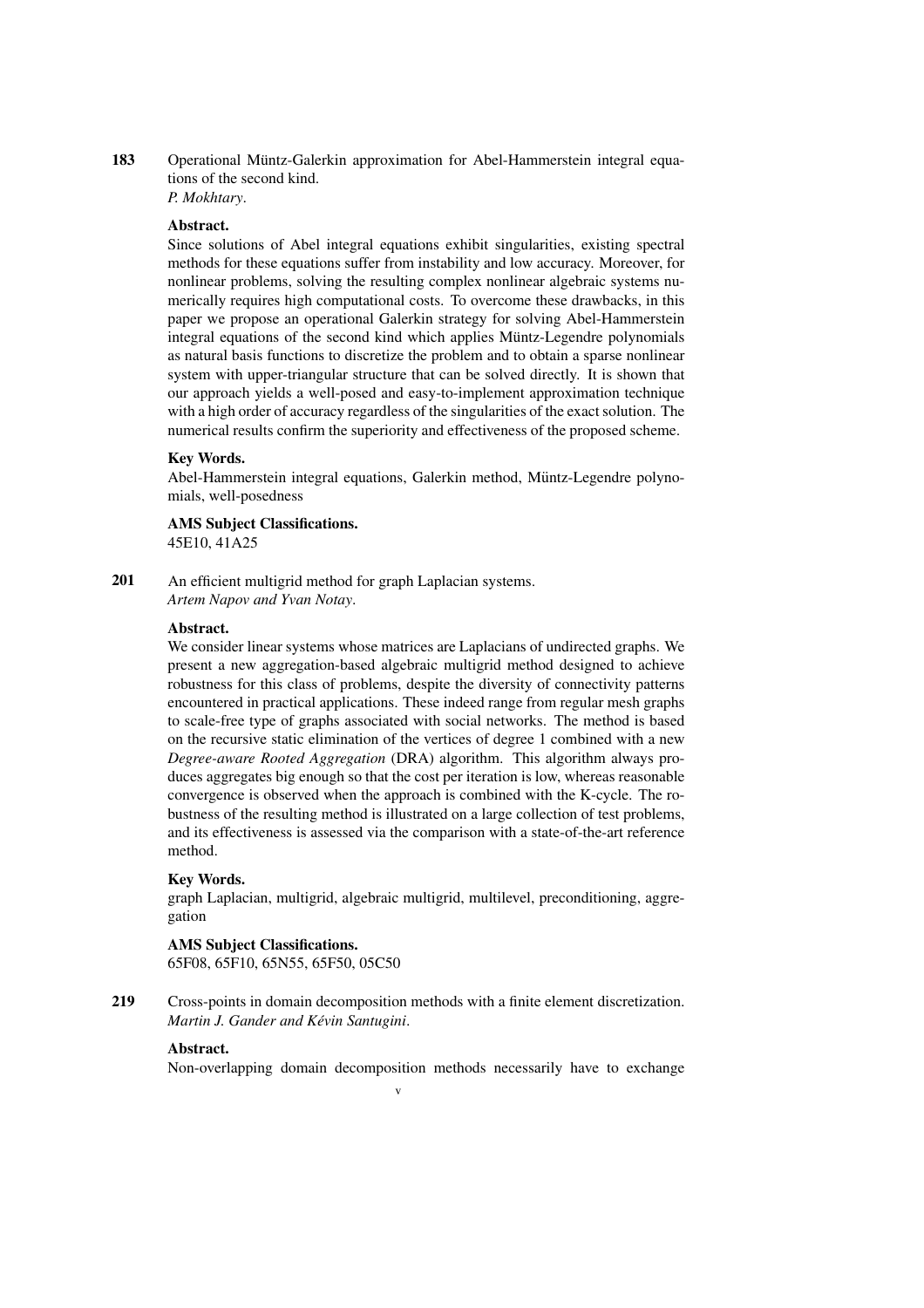Dirichlet and Neumann traces at interfaces in order to allow for convergence to the underlying mono-domain solution. Well-known such non-overlapping methods are the Dirichlet-Neumann method, the FETI and Neumann-Neumann methods, and optimized Schwarz methods. For all these methods, cross-points in the domain decomposition configuration where more than two subdomains meet do not pose any problem at the continuous level, but care must be taken when the methods are discretized. We show in this paper two possible approaches for the consistent discretization of Neumann conditions at cross-points in a finite element setting: the *auxiliary variable method* and *complete communication*.

#### Key Words.

domain decomposition, cross-points, finite element discretization, auxiliary variables, complete communication

## AMS Subject Classifications.

65N55, 65N30, 65F10

241 Maps for global separation of roots.  $Mário M. Graça.$ 

#### Abstract.

The global separation of the fixed-points of a real-valued function  $g$  on an interval  $D = [a, b]$  is considered by introducing the notions of quasi-step maps associated to g and quasi-step maps educated by two predicates. The process of 'education' by the predicates is an a priori global technique which does not require initial guesses. The main properties of these maps are studied and the theoretical results are illustrated by some examples where appropriate quasi-step maps for Newton and Halley methods are applied.

#### Key Words.

step function, fixed-point, iteration map, Newton map, Halley map, sieve of Eratosthenes

## AMS Subject Classifications. 65H05, 65H20, 65S05

257 A decomposition result for biharmonic problems and the Hellan-Herrmann-Johnson method.

*Wolfgang Krendl, Katharina Rafetseder, and Walter Zulehner*.

#### Abstract.

For the first biharmonic problem a mixed variational formulation is introduced which is equivalent to a standard primal variational formulation on arbitrary polygonal domains. Based on a Helmholtz decomposition for an involved nonstandard Sobolev space it is shown that the biharmonic problem is equivalent to three (consecutively to solve) second-order elliptic problems. Two of them are Poisson problems, the remaining one is a planar linear elasticity problem with Poisson ratio 0. The Hellan-Herrmann-Johnson mixed method and a modified version are discussed within this framework. The unique feature of the proposed solution algorithms for the Hellan-Herrmann-Johnson method and its modified variant is that they are solely based on standard Lagrangian finite element spaces and standard multigrid methods for second-order elliptic problems and that they are of optimal complexity.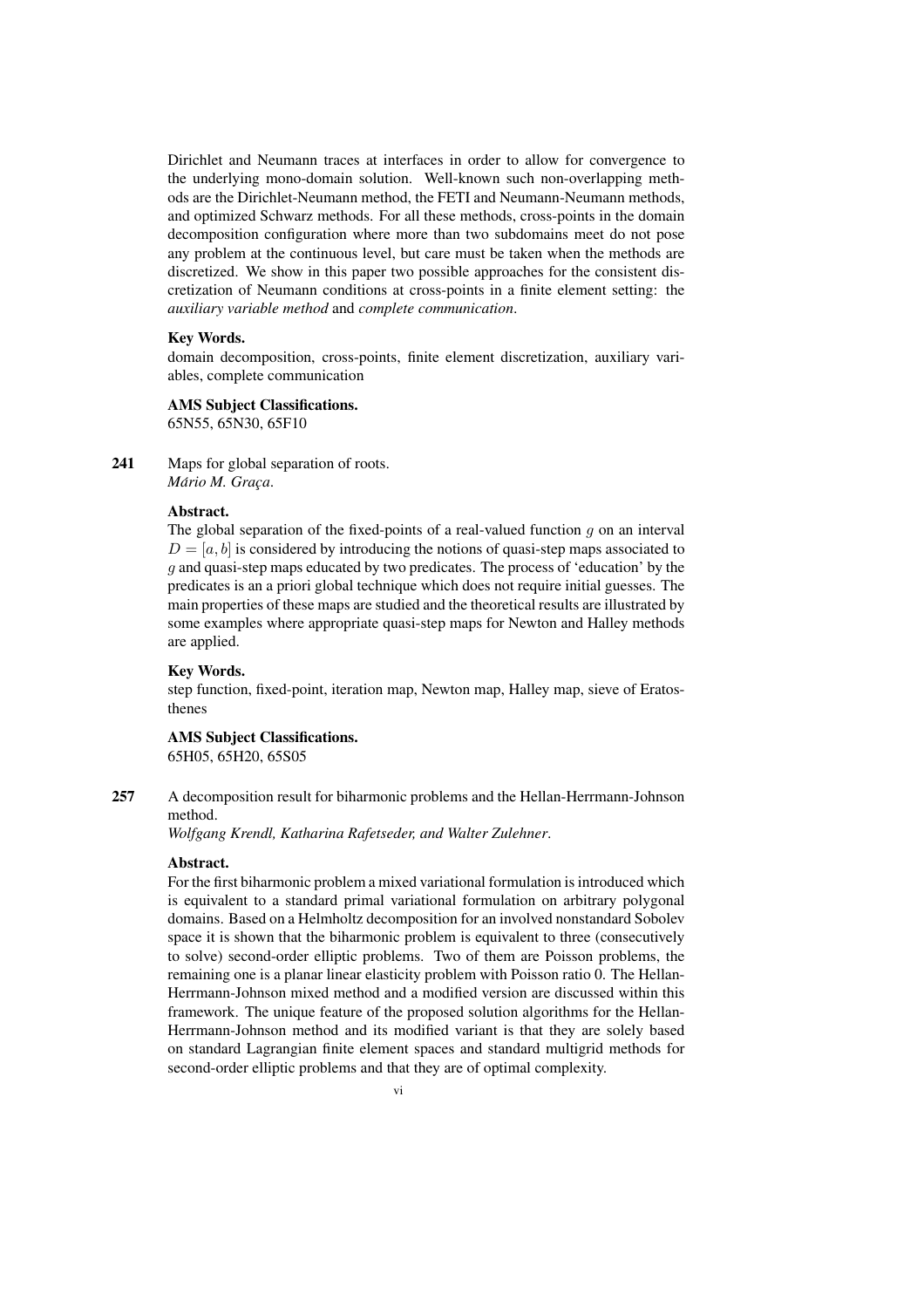#### Key Words.

biharmonic equation, Hellan-Herrmann-Johnson method, mixed methods, Helmholtz decomposition

#### AMS Subject Classifications.

65N22, 65F10, 65N55

283 A matrix-free Legendre spectral method for initial-boundary value problems. *Bernd Brumm and Emil Kieri*.

## Abstract.

We present a Legendre spectral method for initial-boundary value problems with variable coefficients and of arbitrary dimensionality, where the computational work in each time step scales linearly with the number of unknowns. Boundary conditions are enforced weakly, allowing for stable solutions of many classes of problems. Working in coefficient space, derivatives can be evaluated recursively in linear time. We show how also the action of variable coefficients can be implemented without transforming back to coordinate space using a recursive, linearly scaling matrix-free algorithm, under the assumption that the coefficients vary on a much longer scale than the solution. We also prove that spectral accuracy is preserved for smooth solutions. Numerical results for the wave equation in two and three dimensions corroborate the theoretical predictions.

#### Key Words.

spectral methods, matrix-free methods, method of lines, stability, computational wave propagation, boundary conditions

#### AMS Subject Classifications.

65M12, 65M15, 65M20, 65M70

305 Spectral Schur complement techniques for symmetric eigenvalue problems. *Vassilis Kalantzis, Ruipeng Li, and Yousef Saad*.

## Abstract.

This paper presents a domain decomposition-type method for solving real symmetric (Hermitian) eigenvalue problems in which we seek all eigenpairs in an interval  $[\alpha, \beta]$  or a few eigenpairs next to a given real shift  $\zeta$ . A Newton-based scheme is described whereby the problem is converted to one that deals with the interface nodes of the computational domain. This approach relies on the fact that the inner solves related to each local subdomain are relatively inexpensive. This Newton scheme exploits spectral Schur complements, and these lead to so-called eigenbranches, which are rational functions whose roots are eigenvalues of the original matrix. Theoretical and practical aspects of domain decomposition techniques for computing eigenvalues and eigenvectors are discussed. A parallel implementation is presented and its performance on distributed computing environments is illustrated by means of a few numerical examples.

#### Key Words.

Domain decomposition, spectral Schur complements, eigenvalue problems, Newton's method, parallel computing

### AMS Subject Classifications.

65F15, 15A18, 65F50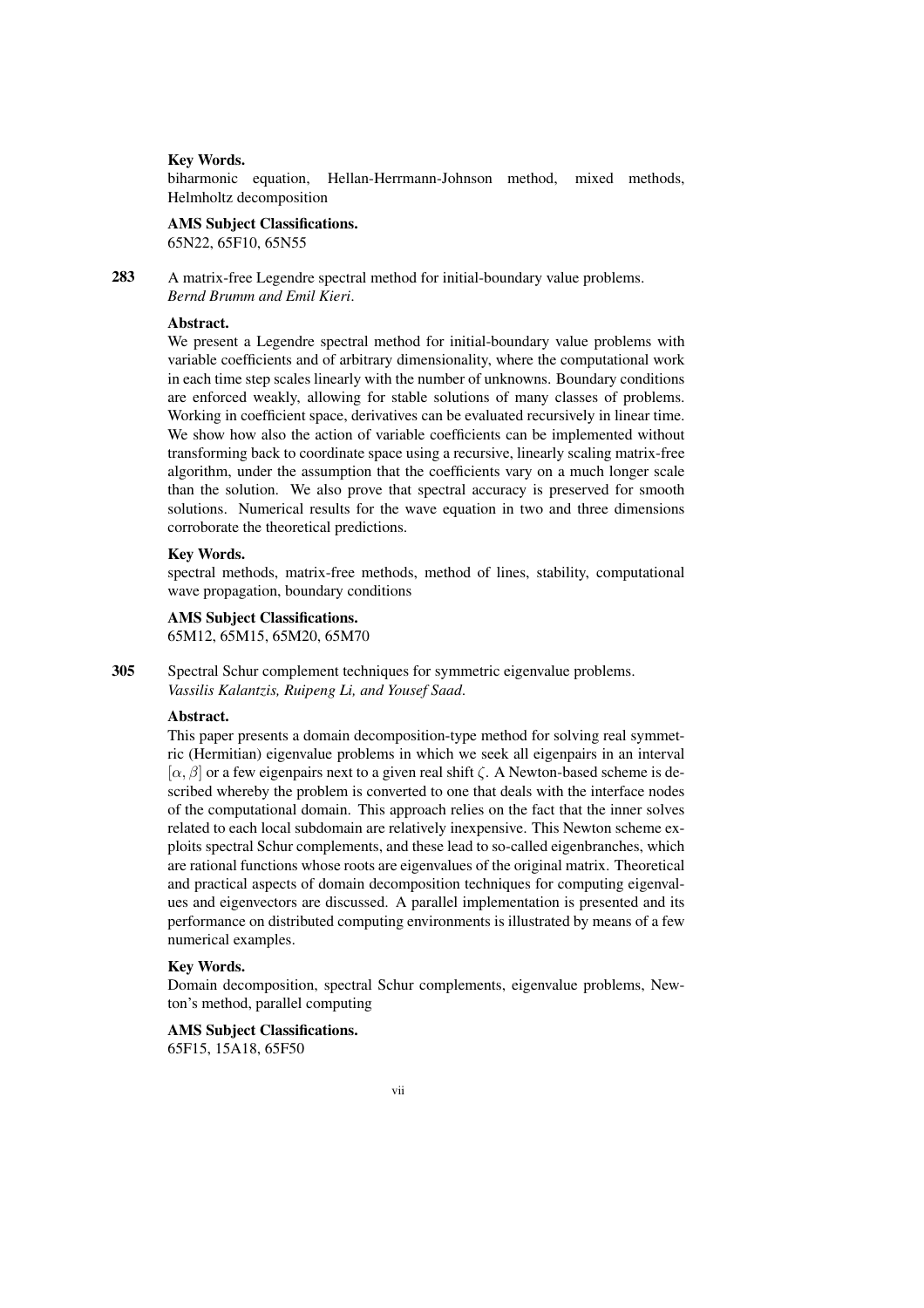330 A new geometric acceleration of the von Neumann-Halperin projection method. *Williams Lopez ´* .

#### Abstract.

We develop a geometrical acceleration scheme for the von Neumann-Halperin alternating projection method, when applied to the problem of finding the projection of a point onto the intersection of a finite number of closed subspaces of a Hilbert space. We study the convergence properties of the new scheme. We also present some encouraging preliminary numerical results to illustrate the performance of the new scheme when compared with a well-known geometrical acceleration scheme, and also with the original von Neumann-Halperin alternating projection method.

#### Key Words.

von Neumann-Haperin algorithm, alternating projection methods, orthogonal projections, acceleration schemes

#### AMS Subject Classifications.

52A20, 46C07, 65H10, 47J25

342 Robust a posteriori error bounds for spline collocation applied to singularly perturbed reaction-diffusion problems. *Torsten Linss and Goran Radojev*.

### Abstract.

Collocation with arbitrary order  $C<sup>1</sup>$ -splines for a singularly perturbed reactiondiffusion problem in one dimension is studied. Robust a posteriori error bounds are derived for the collocation method on arbitrary meshes. These bounds are used to drive an adaptive mesh moving algorithm. Numerical results are presented.

#### Key Words.

reaction-diffusion, spline collocation, singular perturbations, a posteriori error estimation

## AMS Subject Classifications.

65L10, 65L11, 65L60

354 A BDDC algorithm for second-order elliptic problems with hybridizable discontinuous Galerkin discretizations. *Xuemin Tu and Bin Wang*.

Abstract.

A balancing domain decomposition by constraints (BDDC) algorithm is applied to the linear system arising from a hybridizable discontinuous Galerkin (HDG) discretization of the second-order elliptic problems. Edge/face constraints are enforced across the subdomain interface and the similar condition number bound is obtained as those for conforming finite element discretization. Numerical experiments demonstrate the convergence rate of the proposed algorithm.

#### Key Words.

discontinuous Galerkin, HDG, domain decomposition, BDDC

### AMS Subject Classifications. 65F10, 65N30, 65N55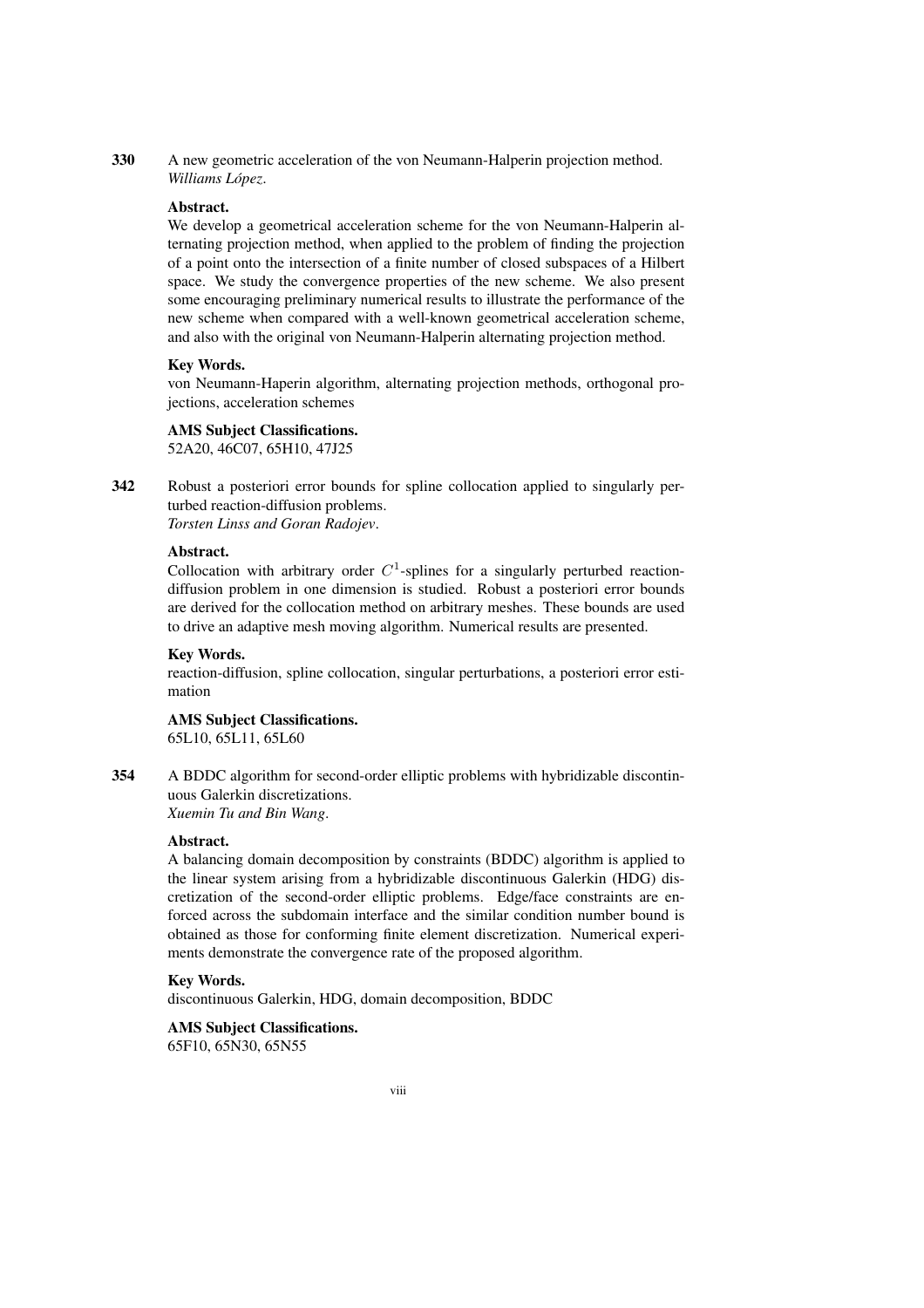371 Gauss-Kronrod quadrature formulae — A survey of fifty years of research. *Sotirios E. Notaris*.

#### Abstract.

Kronrod in 1964, trying to estimate economically the error of the  $n$ -point Gauss quadrature formula for the Legendre weight function, developed a new formula by adding to the  $n$  Gauss nodes  $n+1$  new ones, which are determined, together with all weights, such that the new formula has maximum degree of exactness. It turns out that the new nodes are zeros of a polynomial orthogonal with respect to a variablesign weight function, considered by Stielties in 1894, without though making any reference to quadrature. We survey the considerable research work that has been emerged on this subject, during the past fifty years, after Kronrod's original idea.

#### Key Words.

Gauss quadrature formula, Gauss-Kronrod quadrature formula, Stieltjes polynomials

AMS Subject Classifications. 65D32, 33C45

405 Internality of generalized averaged Gauss rules and their truncations for Bernstein-Szegő weights.

*D. Lj. Djukić, L. Reichel, M. M. Spalević, and J. D. Tomanović.* 

## Abstract.

Generalized averaged Gauss quadrature formulas may have nodes outside the interval of integration. Quadrature rules with nodes outside the interval of integration cannot be applied to approximate integrals with an integrand that is defined on the interval of integration only. This paper investigates when generalized averaged Gauss quadrature rules for Bernstein-Szegő weight functions have all nodes in the interval of integration. Also truncated variants of these quadrature rules are considered. The relation between generalized averaged Gauss quadrature formulas and Gauss-Kronrod rules is explored.

#### Key Words.

Gauss quadrature, averaged Gauss quadrature, truncated generalized averaged Gauss quadrature, internality of quadrature rule

## AMS Subject Classifications.

65D32, 65D30

420 A note on optimal rates for Lavrentiev regularization with adjoint source conditions. *Andreas Neubauer*.

## Abstract.

In a recent paper, Plato, Mathé, and Hofmann proved several convergence rate results for Lavrentiev regularization. Especially, they also proved new results for the case when the exact solution u of an ill-posed linear problem  $Au = f$  satisfies the adjoint source condition  $u \in \mathcal{R}((A^*)^p)$ ,  $0 < p \leq \frac{1}{2}$ . In this note we slightly improve the rate for  $p = \frac{1}{2}$  and also prove the rate  $O(\delta^{\frac{1}{3}})$  if  $p > \frac{1}{2}$ .

## Key Words.

Lavrentiev regularization, convergence rates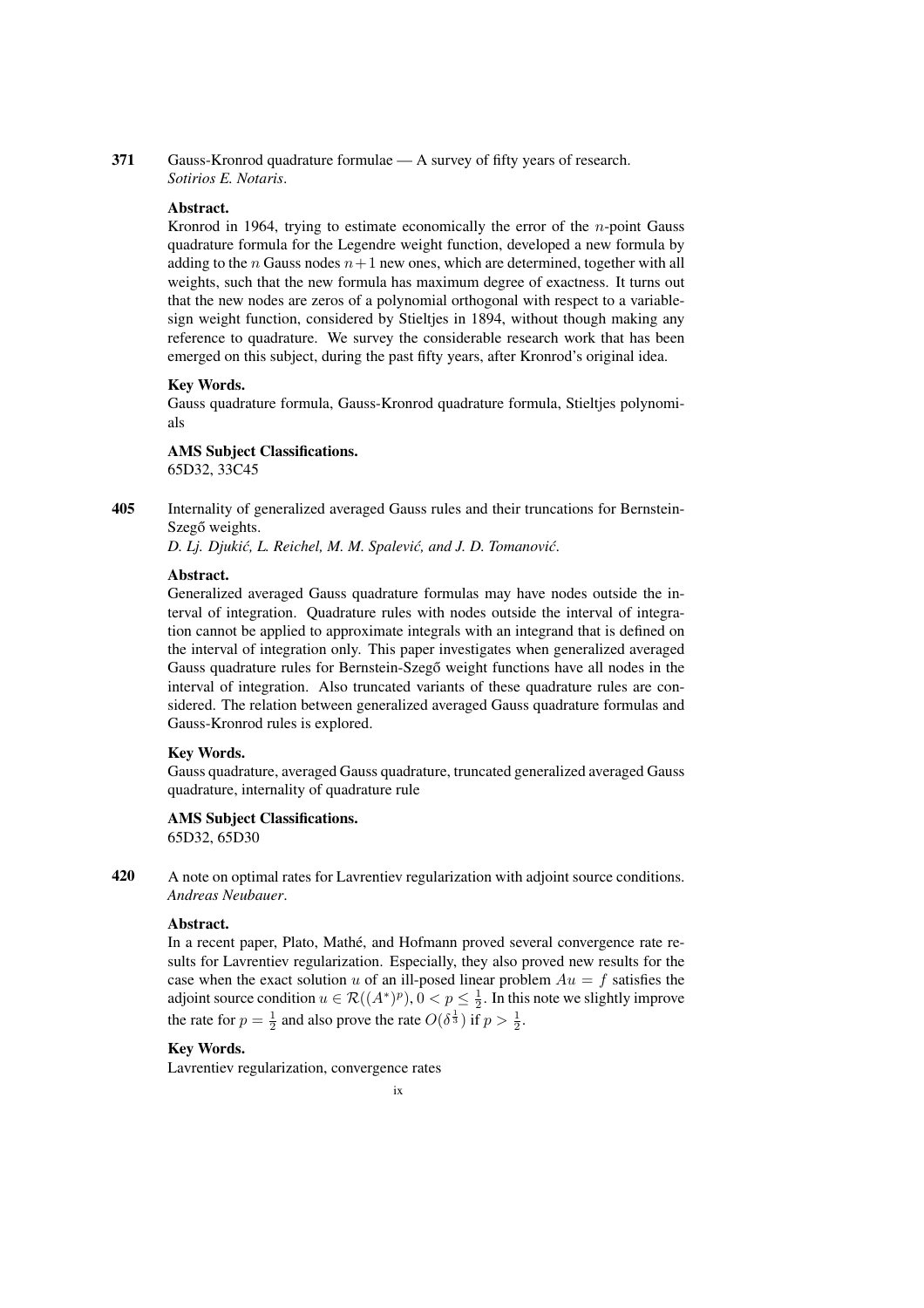## AMS Subject Classifications.

47A52, 65J20

424 Dirichlet-Neumann and Neumann-Neumann waveform relaxation algorithms for parabolic problems.

*Martin J. Gander, Felix Kwok, and Bankim C. Mandal*.

#### Abstract.

We present and analyze waveform relaxation variants of the Dirichlet-Neumann and Neumann-Neumann methods for parabolic problems. These methods are based on a non-overlapping spatial domain decomposition, and each iteration involves subdomain solves with Dirichlet boundary conditions followed by subdomain solves with Neumann boundary conditions. However, unlike for elliptic problems, each subdomain solve now involves a solution in space and time, and the interface conditions are also time-dependent. We show for the heat equation that when we consider finite time intervals, the Dirichlet-Neumann and Neumann-Neumann methods converge superlinearly for an optimal choice of the relaxation parameter, similar to the case of Schwarz waveform relaxation algorithms. Our analysis is based on Laplace transforms and detailed kernel estimates. The convergence rate depends on the size of the subdomains as well as the length of the time window. For any other choice of the relaxation parameter, convergence is only linear. We illustrate our results with numerical experiments.

## Key Words.

waveform relaxation, Dirichlet-Neumann waveform relaxation, Neumann-Neumann waveform relaxation, Schwarz waveform relaxation

#### AMS Subject Classifications.

65M55, 65Y05, 65M15

457 Tensor formulation of 3-D mimetic finite differences and applications to elliptic problems.

*J. Blanco, O. Rojas, C. Chacon, J. M. Guevara-Jordan, and J. Castillo ´* .

#### Abstract.

The mimetic discretization of a boundary value problem (BVP) seeks to reproduce the same underlying properties that are satisfied by the continuous solution. In particular, the Castillo-Grone mimetic finite difference gradient and divergence fulfill a discrete version of the integration-by-parts theorem on 1-D staggered grids. For the approximation to this integral principle, a boundary flux operator is introduced that also intervenes with the discretization of the given BVP. In this work, we present a tensor formulation of these three mimetic operators on three-dimensional rectangular grids. These operators are used in the formulation of new mimetic schemes for second-order elliptic equations under general Robin boundary conditions. We formally discuss the consistency of these numerical schemes in the case of secondorder discretizations and also bound the eigenvalue spectrum of the corresponding linear system. This analysis guarantees the non-singularity of the associated system matrix for a wide range of model parameters and proves the convergence of the proposed mimetic discretizations. In addition, we easily construct fourth-order accurate mimetic operators and extend these discretizations to rectangular grids with a local refinement in any direction. Both of these numerical capabilities are inherited from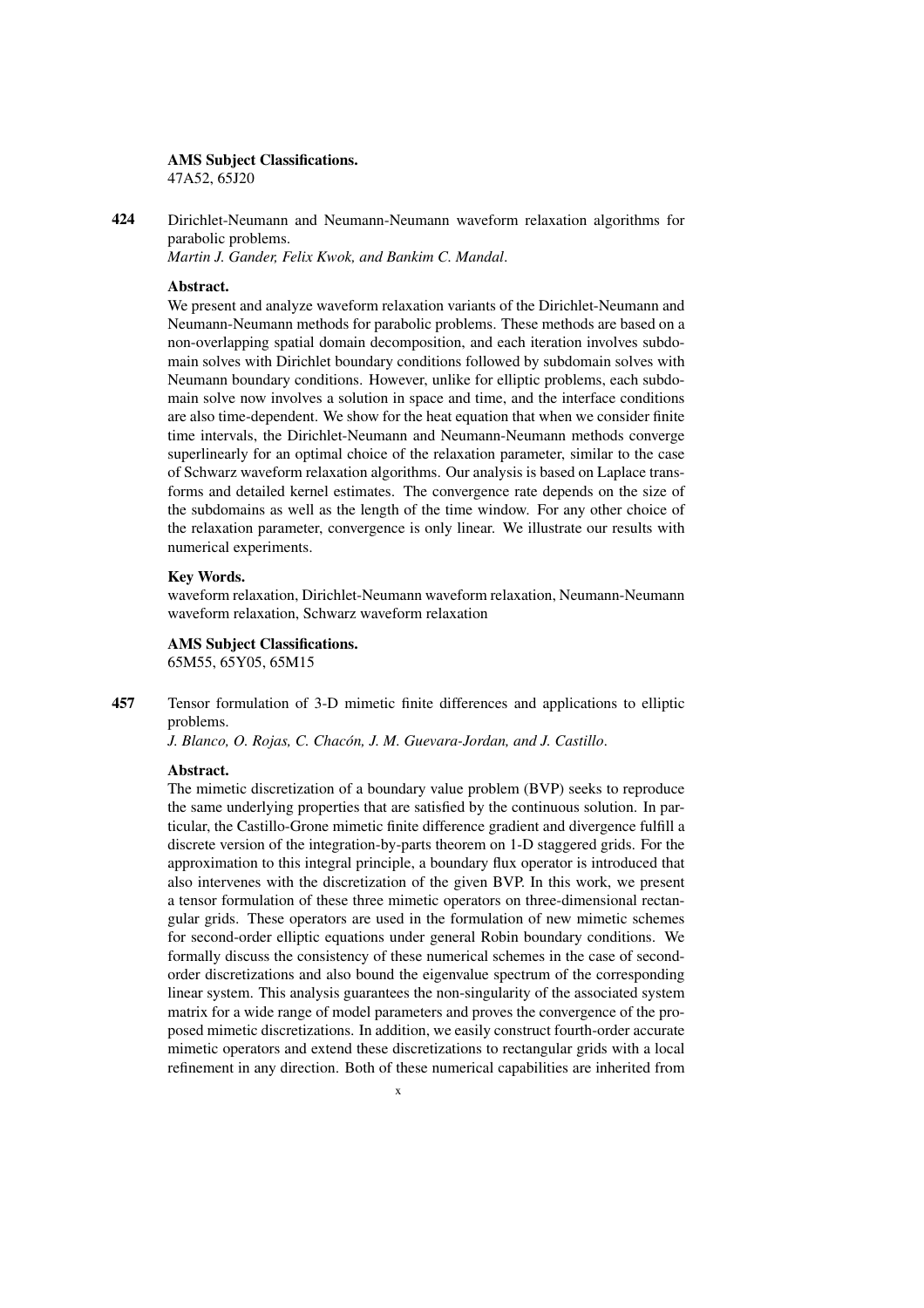the original tensor formulation. As a numerical assessment, we solve a boundarylayer test problem with increasing difficulty as a sensitivity parameter is gradually adjusted. Results on uniform grids show optimal convergence rates while the solutions computed after a smooth grid clustering exhibit a significant gain in accuracy for the same number of grid cells.

### Key Words.

mimetic finite differences, tensor products, locally refined grids, elliptic equations

## AMS Subject Classifications. 65H17, 65N06, 40A30

## 476 Weighted Hermite quadrature rules.

*Mohammad Masjed-Jamei and Gradimir V. Milovanovic´*.

#### Abstract.

In this paper, a new representation of Hermite osculatory interpolation is presented in order to construct weighted Hermite quadrature rules. Then, explicit forms of several special cases of the established quadrature are obtained such as weighted Hermite quadrature rules with arithmetic and geometric nodes as well as standard Gauss-Christoffel quadrature rules and Gaussian quadratures rules using only function derivatives. Some numerical examples are also given for the above mentioned cases.

#### Key Words.

weighted Hermite quadrature rule, Hermite interpolation, Gaussian quadrature, divided differences, distribution of nodes

## AMS Subject Classifications.

65D05, 65D30, 41A55, 65D32

499 Two recursive GMRES-type methods for shifted linear systems with general preconditioning.

*Kirk M. Soodhalter*.

## Abstract.

We present two minimum residual methods for solving sequences of shifted linear systems, the right-preconditioned shifted GMRES and shifted Recycled GMRES algorithms which use a seed projection strategy often employed to solve multiple related problems. These methods are compatible with a general preconditioning of all systems, and, when restricted to right preconditioning, require no extra applications of the operator or preconditioner. These seed projection methods perform a minimum residual iteration for the base system while improving the approximations for the shifted systems at little additional cost. The iteration continues until the base system approximation is of satisfactory quality. The method is then recursively called for the remaining unconverged systems. We present both methods inside of a general framework which allows these techniques to be extended to the setting of flexible preconditioning and inexact Krylov methods. We present some analysis of such methods and numerical experiments demonstrating the effectiveness of the proposed algorithms.

### Key Words.

Krylov subspace methods, shifted linear systems, parameterized linear systems, quantum chromodynamics